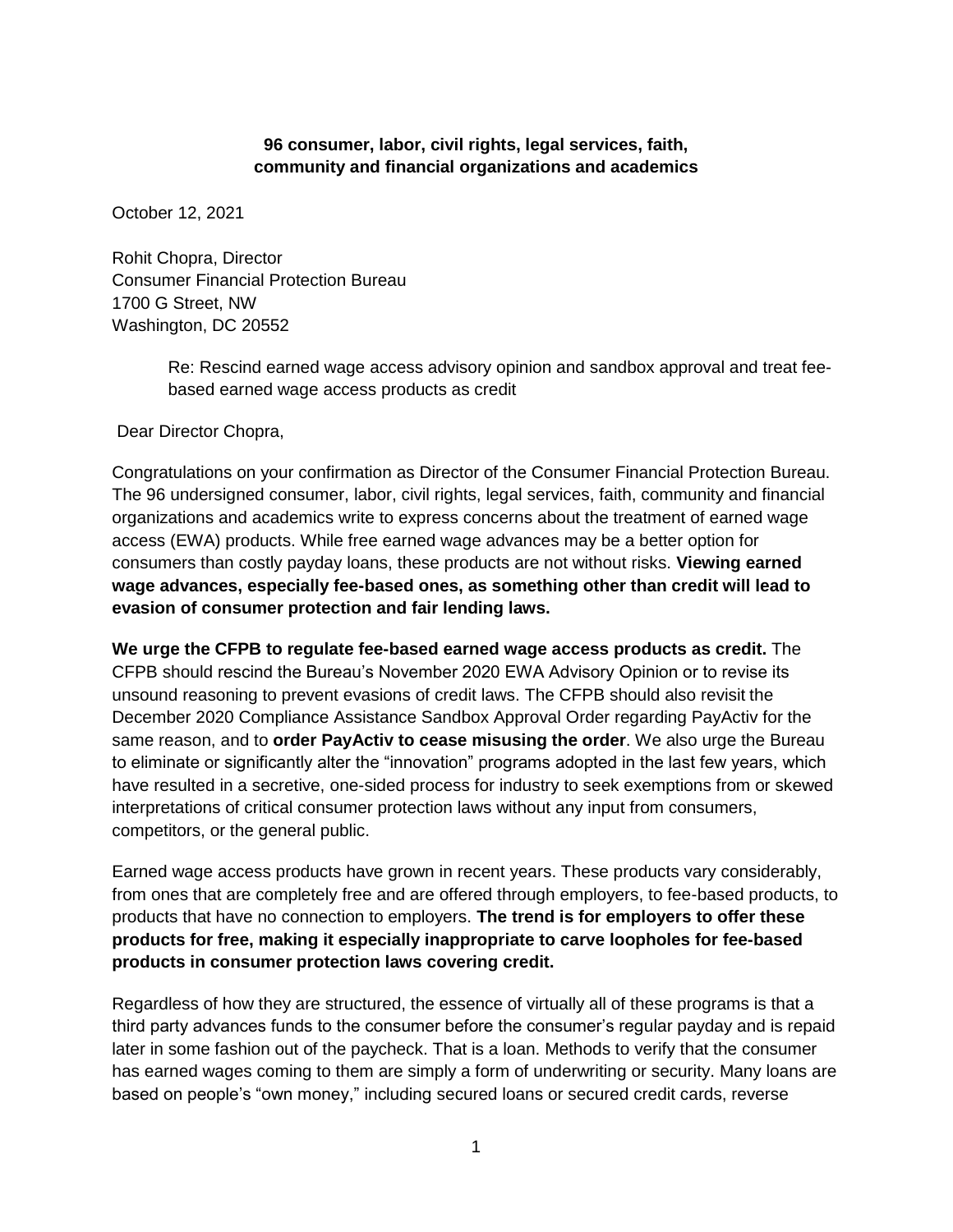mortgages, and loans made to bridge a lag in receipt of a coming payment that is due the consumer. Similarly, the involvement of the employer or the use of payroll deduction does not mean that an advance is not a loan.

**Viewing these products as something other than loans leads to evasions of federal credit laws, such as the Truth in Lending Act (TILA), and of state laws, in particular usury laws.** The Bureau's EWA Advisory Opinion and PayActiv Approval Order both rest on the conclusion that the particular programs at issue are not offering "credit" within the meaning of TILA. Although the Advisory Opinion is limited to certain free programs, the definition of "credit" under TILA is not related to price. Free programs might be exempt from TILA for other reasons (i.e., if the provider is not a "creditor" as defined by TILA). But the reasoning on which the Advisory Opinion is based could be used to facilitate widespread evasions of credit laws beyond EWA programs, with consequent harm to consumers. The PayActiv Approval Order suffers from the same legal flaws, and exacerbates them by expanding the TILA exemption to a program that charges fees, which though nominally low could add up at the high end, including expedite fees, to \$36 per month.

Indeed, the Bureau's EWA Advisory Opinion and PayActiv Approval Order *are already being used* to bolster claims that high-cost, fintech payday loans and other dangerous forms of highcost credit are or should be entirely outside of laws that govern credit. Lobbyists for the earned wage access industry are using the Bureau's actions to promote exemptions from state usury and lending laws on the grounds that broad categories of products, regardless of price, are not credit. PayActiv is also using the CFPB order against competitors, claiming, misleadingly, that the CFPB has "approved PayActiv's EWA Program," and that PayActiv's program "is the only way to remain in compliance with the CFPB."

**We are also concerned about the potential impact on fair lending laws.** The Equal Credit Opportunity Act (ECOA) uses a definition of "credit" that is similar, though not identical, to TILA. The reasoning of the Bureau's EWA opinion and order could be used in an attempt to weaken the scope of ECOA and its protections against discrimination against communities of color and other protected classes. This is especially concerning given the potential disparate impacts resulting from the use of artificial intelligence, big data and machine learning. At this critical moment in our nation's history, we need to expand, not contract, the scope of our antidiscrimination laws. We appreciate your and the Bureau's renewed commitment to addressing racial inequities, and urge you to look seriously at whether the EWA opinion and order potentially undermine racial justice goals.

**Treating earned wage access products as credit does not mean that they should not exist**. Free or very low-cost programs that are repaid entirely through payroll deduction or otherwise without debiting bank accounts or delaying receipt of wages may be a better alternative to high-cost payday loans. But these products are not without risks. They lead to the same cycle of repeat reborrowing as other balloon payment loans, and may lead to difficulties meeting future expenses or large bills such as rent or other monthly expenses.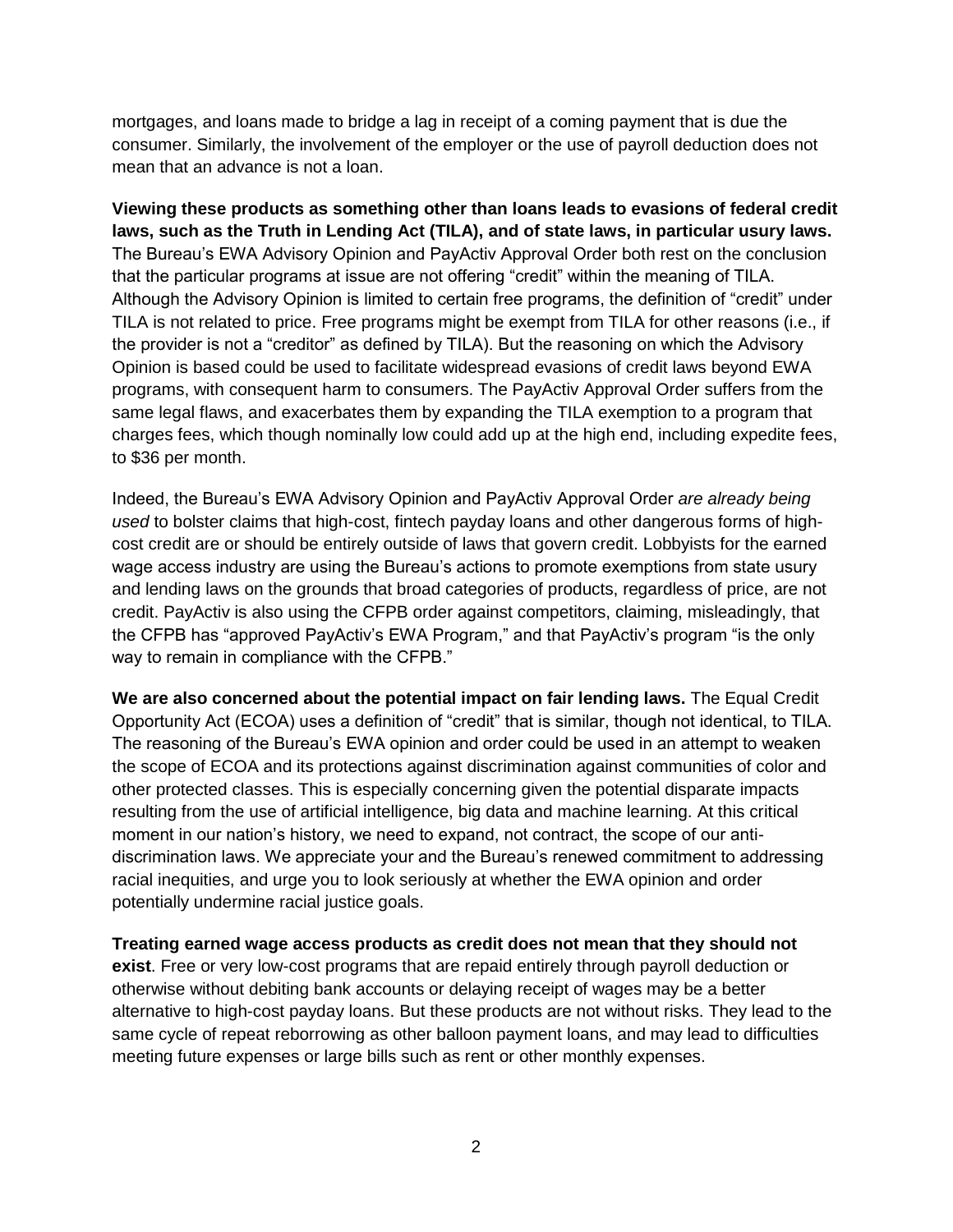Programs that charge fees are particularly concerning, and the trend is for employers to offer earned wage access for free, making it especially inappropriate to carve loopholes for fee-based products in consumer protection laws covering credit. Even nominally low fees can add up due to the cycle of reborrowing and the frequent addition of expedite fees. In the end, consumers may simply end up in a situation where they are routinely paying to be paid.

## **The secretive, one-sided Advisory Opinion Program and Compliance Assistance Sandbox Program that led to these actions are deeply flawed.** The Bureau did not do any outreach to consumers, competitors or the broader public before issuing its Advisory Opinion or PayActiv Approval Order. We urge the Bureau to seek further input on the impact of these programs and to conduct research on their actual impact, beyond the claims asserted by providers.

The lack of outreach demonstrates the flaws in the Advisory Opinion Program and Compliance Assistance Sandbox (CAS) Program. These programs give companies the ability to seek skewed interpretations of or exemptions from important consumer protection laws with no public input, despite the potential wide-ranging and complex repercussions. The programs do not ensure that the Bureau has full information before acting, and the CAS program limits the Bureau's ability to rescind an ill-advised approval order. The misuse of the PayActiv approval order also highlights why the CFPB simply should not be in the business of issuing "approvals" to particular companies' products.

For these reasons, we urge the Bureau to:

- Treat fee-based earned wage access products as credit covered by TILA;
- Rescind the EWA advisory opinion, or revise it to focus only on whether providers of free programs are "creditors" covered by TILA;
- Revisit and potentially revoke the PayActiv approval order after affording PayActiv due process;
- Order PayActiv to cease misusing and misrepresenting the approval order;
- Supervise fee-based earned wage access providers under the CFPB's authority over payday loans;
- Conduct research on the impact of earned wage access programs;
- Terminate or significantly revise the Advisory Opinion Program and Compliance Assistance Sandbox program and revisit the Bureau's other "innovation" programs

Thank you for considering this request.

Yours very truly,

## National organizations

Americans for Financial Reform Education Fund Center for LGBTQ Economic Advancement & Research (CLEAR) Center for Responsible Lending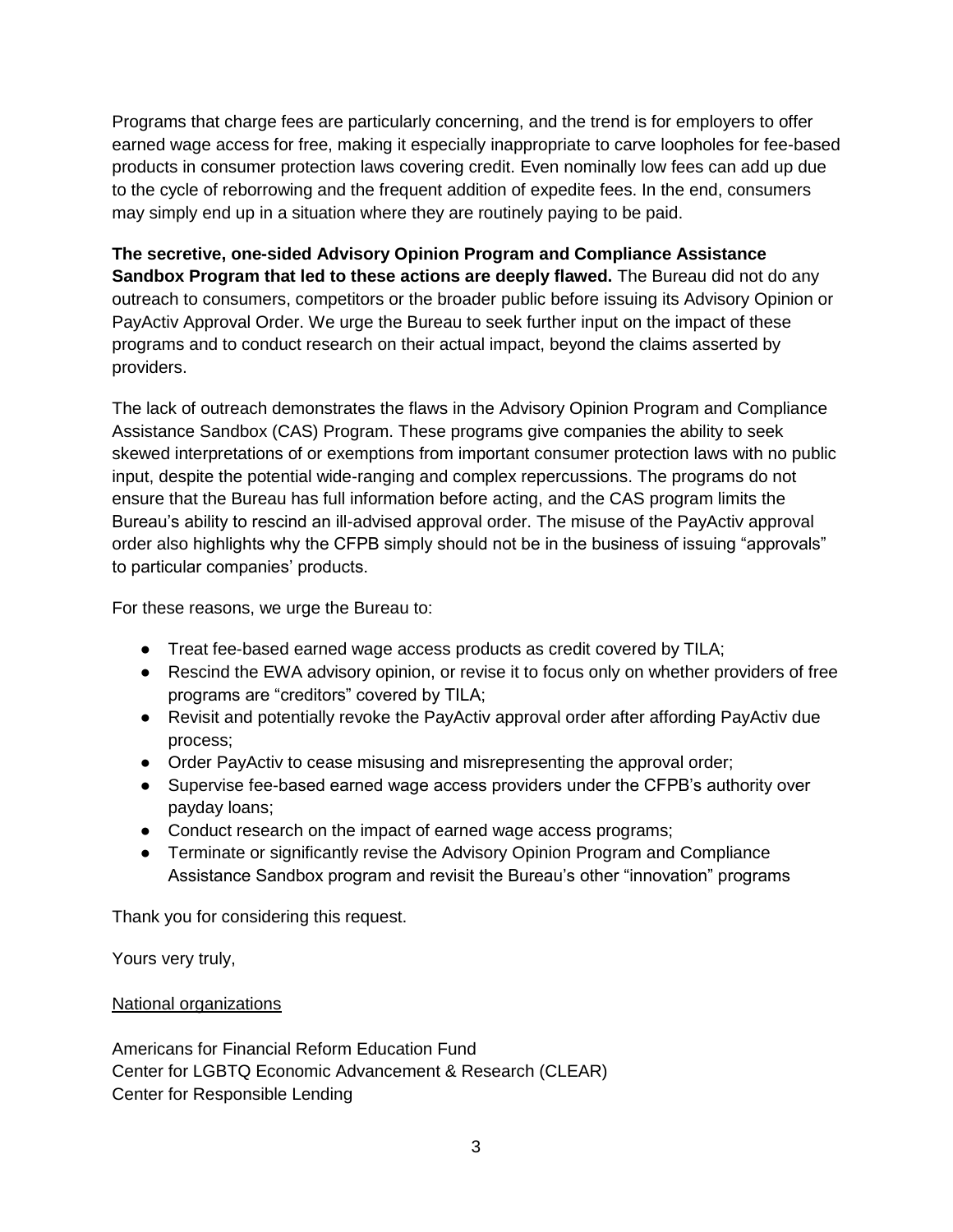Child Welfare League of America Consumer Action Consumer Federation of America Consumer Reports Consumers for Auto Reliability and Safety Credit Builders Alliance Heartland Alliance Leadership Conference on Civil and Human Rights NAACP National Association of Consumer Advocates National Association of Consumer Bankruptcy Attorneys (NACBA) National Center for Law and Economic Justice National Community Action Partnership National Community Reinvestment Coalition National Consumer Law Center (on behalf of its low income clients) National Employment Law Project PolicyLink Prosperity Now Public Good Law Center Revolving Door Project Service Employees International Union SPLC Action Fund The Strategic Organizing Center U.S. PIRG Woodstock Institute

## State and local organizations and academics

Alaska PIRG Center for Economic Integrity Wildfire: Igniting Community Action ot End Poverty in Arizona Arkansans Against Abusive Payday Lending California Reinvestment Coalition CALPIRG Consumer Federation of California Public Counsel (California) Public Law Center (California) Aspen Family Connections LaMedichi Savings Clubs **MANAUS** Connecticut Legal Services, Inc. Delaware Community Reinvestment Action Council, Inc. National CAPACD National Consumers League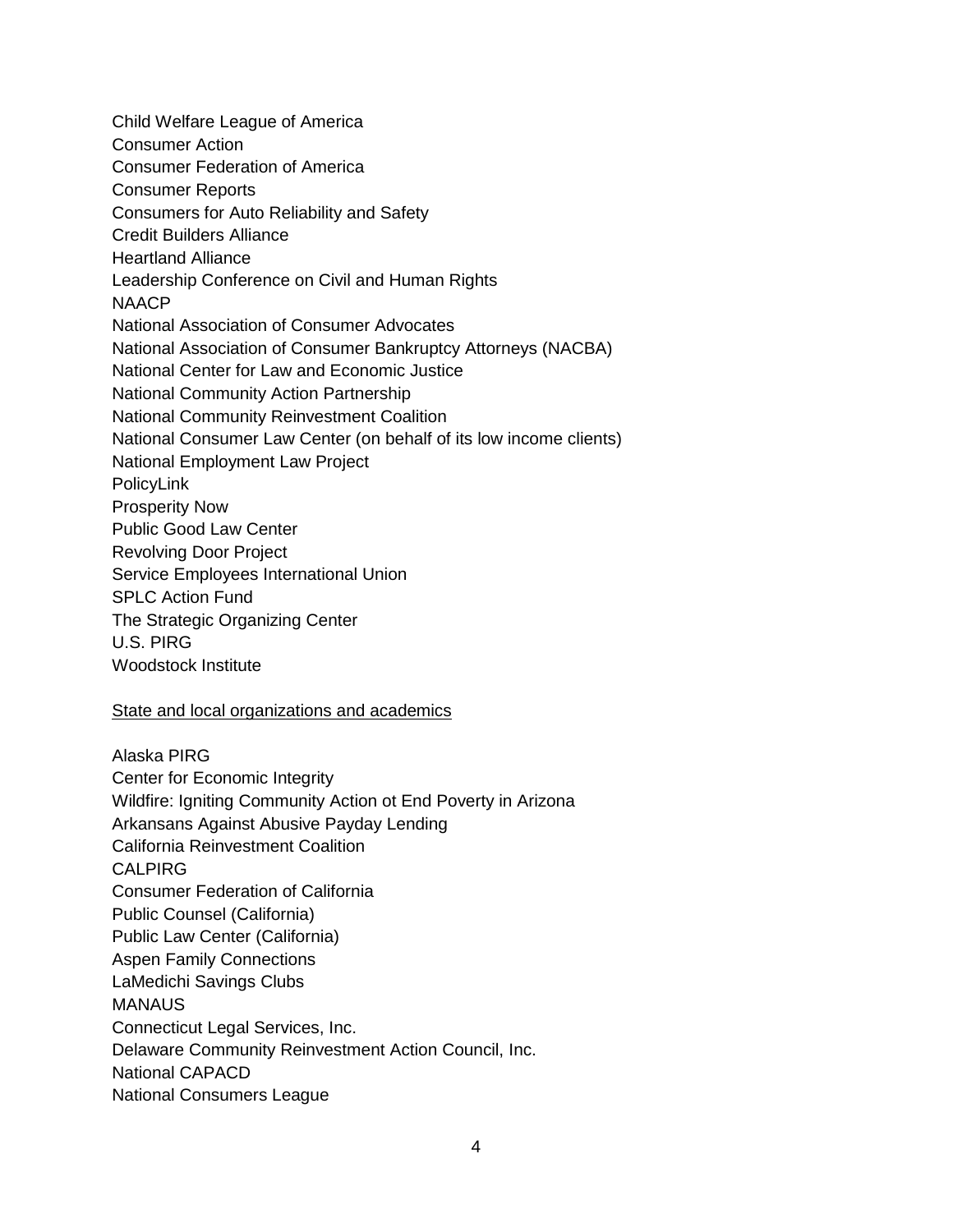Prof. Arthur E. Wilmarth, Jr., George Washington University Law School Tzedek DC Florida Legal Services, Inc. Jacksonville Area Legal Aid Legal Aid Service of Broward County, Inc. Legal Aid Society of the Orange County Bar Assn., Inc. Georgia Watch Financial Inclusion for All Illinois Housing Action Illinois Legal Action Chicago Northwest Side Housing Center VOCEL Indiana Institute for Working Families Prosperity Indiana Prof. Christopher Odinet, University of Iowa College of Law Maine Center for Economic Policy Maine Equal Justice CASH Campaign of Maryland Maryland Consumer Rights Coalition Public Justice Center (Maryland) "Prof. Kathleen C. Engel, Suffolk University Law School Suffolk University Law School" Community Economic Development Association of Michigan (CEDAM) Missouri Faith Voices Legal Aid Center of Southern Nevada Prof. Benjamin P. Edwards, University of Nevada, Las Vegas William S. Boyd School of Law Washoe Legal Services Legal Services of New Jersey New Jersey Appleseed Public Interest Law Center New Jersey Citizen Action Guadalupe Credit Union Lutheran Advocacy Ministry - New Mexico New Mexico Center on Law & Poverty Prosperity Works Empire Justice Center New Economy Project New York Public Interest Research Group (NYPIRG) New Yorkers for Responsible Lending NC Coalition for Responsible Lending Prof. Cathy Lesser Mansfield, Case Western Reserve University Law School SEIU Oregon Community Legal Service of Philadelphia Prof. James J. Pierson, Chatham University Business Department SC Appleseed Legal Justice Center

5